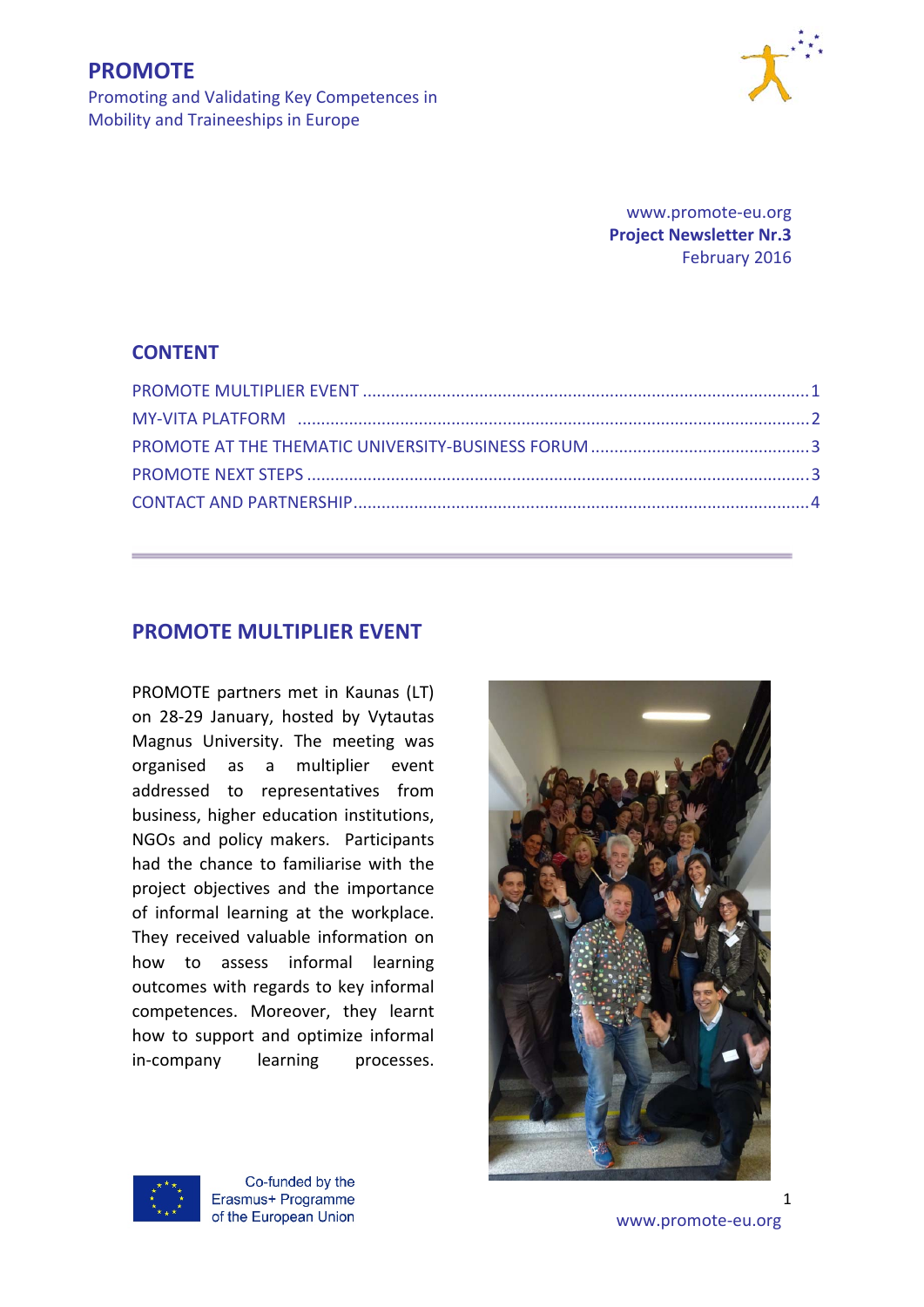# **PROMOTE**

Promoting and Validating Key Competences in Mobility and Traineeships in Europe





UCL and Vytautas Magnus University presented the example of a learning project to be used as a model for designing PROMOTE learning projects. Work groups were organised to discuss and develop competence oriented learning concepts for the students/interns.

After the training, participants will participate in the following project phases and particularly they will:

- Recruit students and/or professional, and adult learners
- $\triangleleft$  Prepare the internships, traineeships, practice phases, placements with the learners
- Clarify the students' and interns' learning project
- \* Accompany them on the web learning platform My‐VITA.

## **MY‐VITA PLATFORM**

**My‐VITA** is the web learning platform which will be used in the future project phases. Learners will register on the platform and create a personal portfolio to collect all evidences of skills and competences. **My‐VITA** platform will also be used as the development space for the projects which will be carried out in the framework of the project. **My‐VITA** is connected to the

LEVEL5 validation system for personal, social and organisational competences. By following the progress of learners' projects, HE professionals and also HR and training managers apply the holistic PROMOTE methodology in their organisation and use it for planning and implementing support measures for informal learning.



Co-funded by the Erasmus+ Programme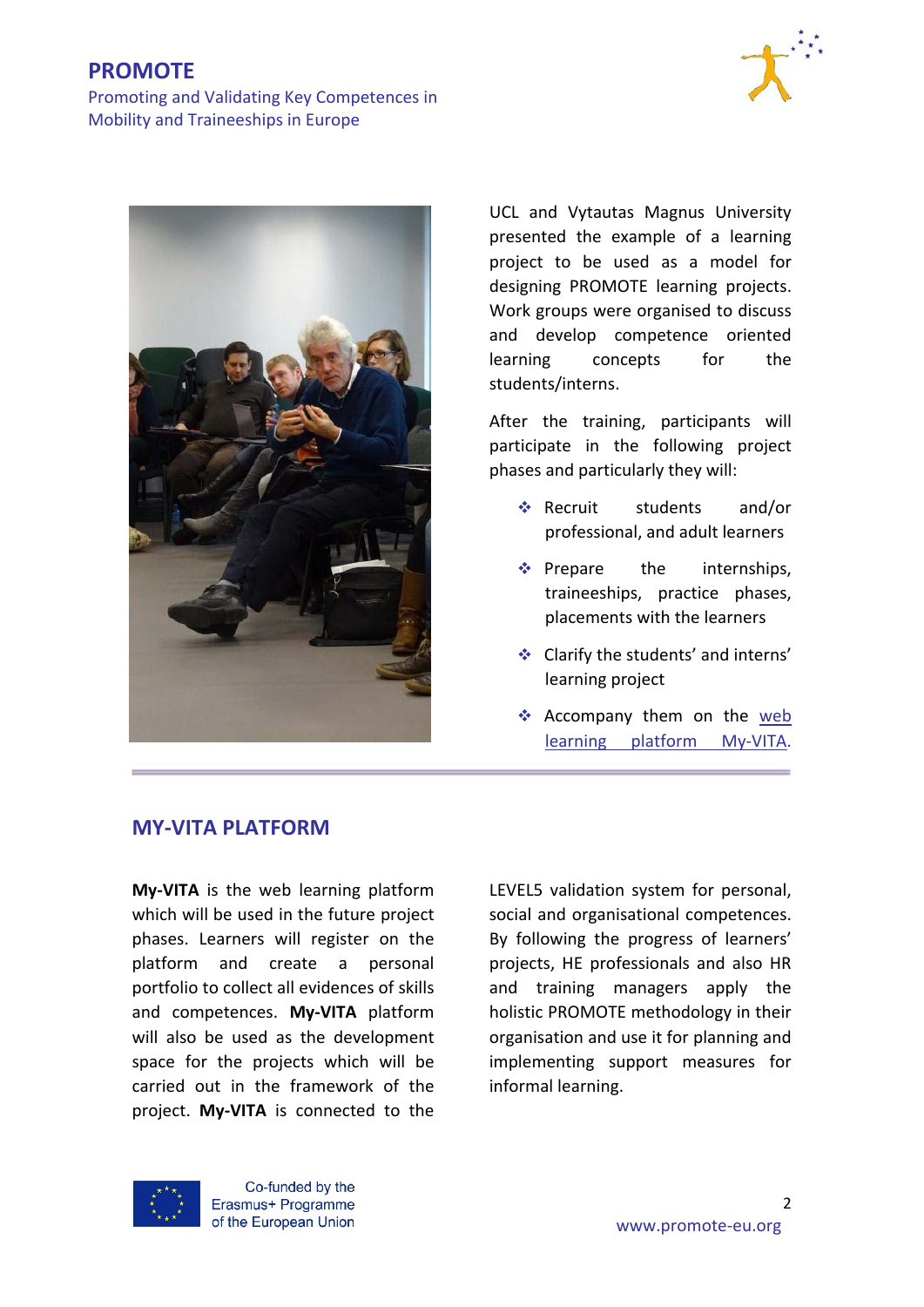

### **PROMOTE AT THE THEMATIC UNIVERSITY ‐ BUSINESS FORUM**

PROMOTE project partner die Berater, from Austria, will present the project ideas and progress in the showroom at the Thematic University‐Business forum in Vienna. The event will take place on 25‐26th February.

The event is a joint effort of the European Commission, the Austrian Federal Economic Chamber and the Austrian Federal Ministry of Science, Research and Economy.

This two‐day forum will bring together a diverse range of representatives from business, public authorities and universities. Around 460 participants from all over Europe will jointly develop ideas and form creative collaborations.

More information about the event is available at the link indicated here: http://www.ubforum‐austria.eu/

# **PROMOTE NEXT STEPS**

The next steps of PROMOTE will consist in adopting the approaches developed in the previous project phases applying and piloting them in European mobility projects and traineeships, via a mix of modular training units and self‐guided but web‐based learning modality. A number of approximately 140 learners will be guided by trained multipliers and will acquire a set of defined key competences, which will then be validated along the PROMOTE procedure. Learners will be issued a LEVEL5 certificate. Projects will be designed in order to support the acquisition of the key competences 6 (social and civic competences), 7 (entrepreneurship), and overarching competence 5 (learning to learn). Since

traineeships will be organised in a collaborative way and in cooperation with employees in the host enterprises and organisations, the joint open learning environments will have a double learning effect: on one hand for the students and on the other for the business partners.